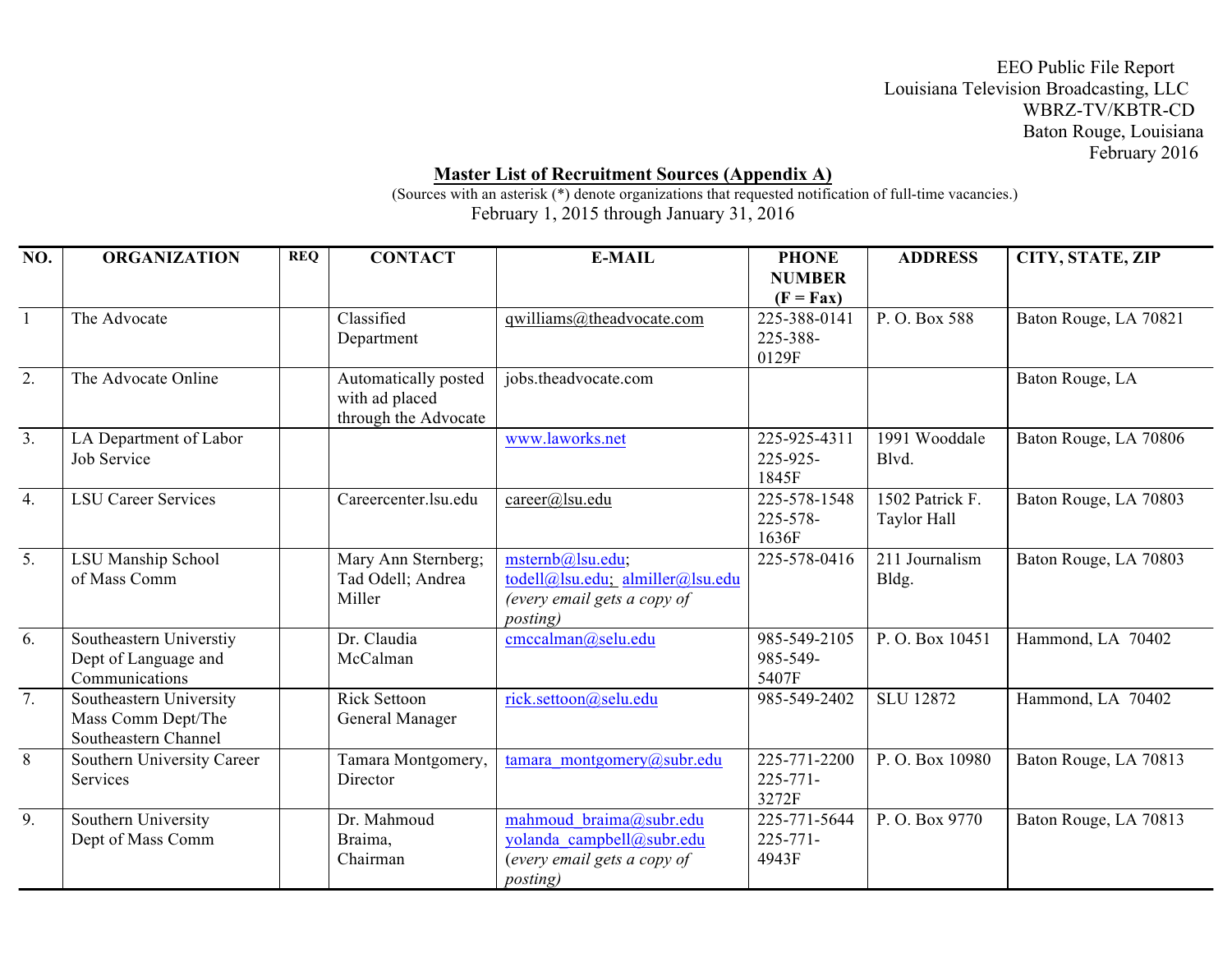| 10. | Southern University Office<br>of Media Relations                                        | <b>Edward Pratt,</b><br>Assistant to the<br>Chancellor      | edward pratt@subr.edu                             | 225-771-4545<br>$225 - 771 -$<br>6262F | P.O. Box 9254                               | Baton Rouge, LA 70813       |
|-----|-----------------------------------------------------------------------------------------|-------------------------------------------------------------|---------------------------------------------------|----------------------------------------|---------------------------------------------|-----------------------------|
| 11  | Louisiana Association of<br>Broadcasters/LAB<br><b>Employmnt Clearinghouse</b>          | Polly P. Johnson<br>Angelice Tyson<br><b>Suzette Daniel</b> | lab@broadcasters.org;<br>suzette@broadcasters.org | 225-267-4522<br>225-267-<br>4329F      | 660 Florida<br><b>Street</b>                | Baton Rouge, LA 70801       |
| 12. | National Alliance of State<br><b>Broadcasters Assoc.</b>                                | Careerpage.org                                              |                                                   |                                        |                                             |                             |
| 13. | National Association of<br><b>Black Journalist (NABJ)</b>                               | NABJobsOnline                                               | www.nabj.org                                      | 301-405-0248<br>$301 - 314 -$<br>1714F | $\overline{1100}$ Knight<br>Hall, Ste. 3100 | College Park, MD 20742      |
| 14. | BR Area Association of<br><b>Black Journalists</b>                                      | Michelle McCalope,<br>President                             | brareaabj $@g$ mail.com                           | 225-678-1472                           | Facebook.com/B<br><b>RAABJ</b>              | Baton Rouge, LA             |
| 15. | <b>Camelot Career College</b>                                                           | Ronnie Williams                                             | camelotcollege.com                                | 800-470-3320<br>225-927-<br>3794F      | 2618 Wooddale<br>Blvd, Ste A.               | Baton Rouge, LA 70805       |
| 16. | Delta College of Arts<br>& Technology                                                   |                                                             | deltacollege.com                                  | 225-927-7780<br>225-927-<br>9096F      | 7380 Exchange<br>Place                      | Baton Rouge, LA 70806       |
| 17. | Remington College                                                                       | Remingtoncollege.ed<br>$\mathbf{u}$                         |                                                   | 800-734-2490                           | 10551 Coursey<br>Blvd.                      | Baton Rouge, LA 70816       |
| 18. | Medialine Talent Shop                                                                   | Mark Shilstone                                              | Medialine.com                                     | 800-237-8073                           | P.O. Box 51909                              | Pacific Grove, CA 93950     |
| 19. | <b>Broadcast Employment</b><br>Services                                                 | Mark Holloway                                               | tvjobs.com                                        | 877-988-9808                           | P.O. Box 4116                               | Oceanside, CA<br>92052-4116 |
| 20. | <b>WBRZ-TV Website</b><br>www.wbrz.com                                                  | John Pecaut                                                 | $\text{jpecaut}(a)$ wbrz.com                      | 225-336-2203                           | 1650 Highland<br>Road                       | Baton Rouge, LA 70802       |
| 21. | <b>WBRZ-TV</b> Internal<br><b>Bulletin Board</b><br>(Employee or Employee)<br>Referral) | Laura Sisemore                                              | lsisemore@wbrz.com                                | 225-336-2203                           | 1650 Highland<br>Road                       | Baton Rouge, LA 70802       |
| 22. | <b>WBRZ-TV Ad</b><br><b>Public Service Announcement</b>                                 | Laura Sisemore                                              | lsisemore@wbrz.com                                | 225-336-2203                           | 1650 Highland<br>Road                       | Baton Rouge, La 70802       |
| 23. | <b>Rick Gevers</b>                                                                      |                                                             | TVSpy.com                                         |                                        |                                             |                             |
| 24. | <b>Talent Dynamics</b>                                                                  | JJ Davis                                                    | davis@talentdynamics.com                          | 214-951-<br>9610F                      | 8828 Stemmons<br>Suite 510                  | Dallas, TX 75247            |
| 25. | 602 Communications                                                                      | <b>Graeme Newell</b>                                        | graemenewell@602<br>communications.com            | 602-485-4412                           | 602<br>Communications                       | Phoenix, AZ                 |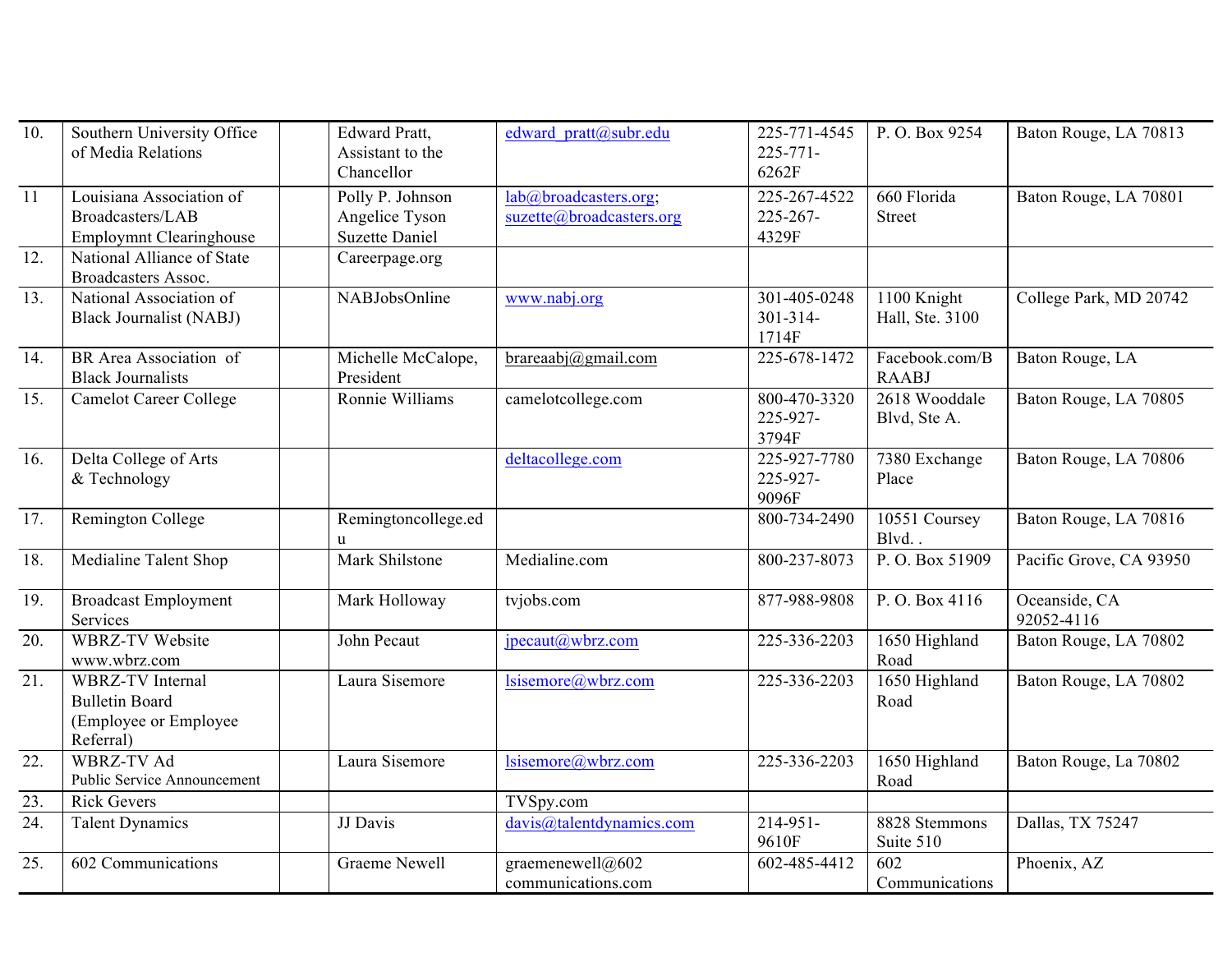| 26.               | EW Scripps School of<br>Journalism                                                                       | Debra DePeel,<br>Admin. Coord.                                    | depeel@ohio.edu                                             | 740-593-2590                                      | 210 Schoonover<br>Center<br>Ohio University           | Athens, Ohio 45701    |
|-------------------|----------------------------------------------------------------------------------------------------------|-------------------------------------------------------------------|-------------------------------------------------------------|---------------------------------------------------|-------------------------------------------------------|-----------------------|
| 27.               | ProductionHUB.Com                                                                                        |                                                                   | Productionhub.com                                           |                                                   |                                                       |                       |
| 28.               | Women in Media - Baton<br>Rouge chapter                                                                  | Kristie Howard                                                    | $info@$ womeninmediabr.com                                  |                                                   |                                                       |                       |
| 29.               | Walk-Ins or Self Referral                                                                                |                                                                   |                                                             |                                                   |                                                       |                       |
| 30.               | The Times Picayune - Print<br>Edition                                                                    |                                                                   | nolamediagroup.com                                          | 504-826-3580<br>800-925-0000<br>504-826-<br>3492F | 3800 Howard<br>Avenue                                 | New Orleans, LA 70125 |
| $\overline{31}$ . | NOLA.com                                                                                                 | Online posting                                                    | www.nola.com/jobs                                           | 800-925-0000                                      | 3800 Howard<br>Ave                                    | New Orleans, LA 70125 |
| 32.               | CreativeCow.net                                                                                          |                                                                   | forums.creativecow.net                                      |                                                   |                                                       |                       |
| $\overline{33}$ . | B-roll.net                                                                                               |                                                                   | b-roll.net                                                  |                                                   |                                                       |                       |
| $\overline{34}$ . | Craigslist.org                                                                                           | Online posting                                                    | http://batonrouge.craigslist.org/                           |                                                   |                                                       |                       |
| $\overline{35}$ . | Investigative Reporter and<br><b>Editors (National Institute)</b><br>for Computer-Assisted<br>Reporting) | IRE.org<br>nicar.org                                              | jobpostings@nicar.org                                       | $\overline{573} - 882 - 2042$                     | 141 Neff Annex<br>Missouri School<br>of Journalism    | Columbia, MO 65211    |
| 36.               | Indeed.com                                                                                               | Online posting<br>automatically added<br>with Advocate<br>posting | Indeed.com                                                  |                                                   | 7501 N. Capital<br>of Texas Hwy.<br><b>Building B</b> | Austin, TX 78731      |
| 37.               | Well Dunne Talent.com                                                                                    | Kate Bacon Dunne                                                  | kate@welldunnetalent.com<br>http://blog.welldunnetalent.com | 602-288-9043                                      |                                                       |                       |
| 38.               | Marketing Ideanet<br>Newsletter                                                                          | Sandy Lizik<br>602 Communications                                 | $slizik@602commonications.com$                              |                                                   |                                                       |                       |
| 39.               | News Check Media                                                                                         | Phil Kirk                                                         | Pkirk@newscheckmedia.com                                    | 516-674-4914                                      | P.O. Box 565                                          | Chatham, NJ 07928     |
| 40.               | Work In Sports, LLC                                                                                      | workinsports.com                                                  | postajob@workinsports.com                                   | 855-220-5627                                      | 7010 East<br>Chauncey Lane<br>Ste. 115                | Phoenix, AZ 85054     |
| 41.               | Outside Referral/<br>/Networking Contacts                                                                |                                                                   |                                                             |                                                   |                                                       |                       |
| 42.               | No Whining Talent                                                                                        | Linda Levy                                                        | lindalevy@The NWT group.com                                 | 817-987-3600                                      | 2110 Elmwood                                          | Bryan, TX 77802       |
| 43.               | LSU Career Day Expo                                                                                      |                                                                   | (held in Spring & Fall each year                            |                                                   | LSU Assembly<br>Center                                | Baton Rouge, LA       |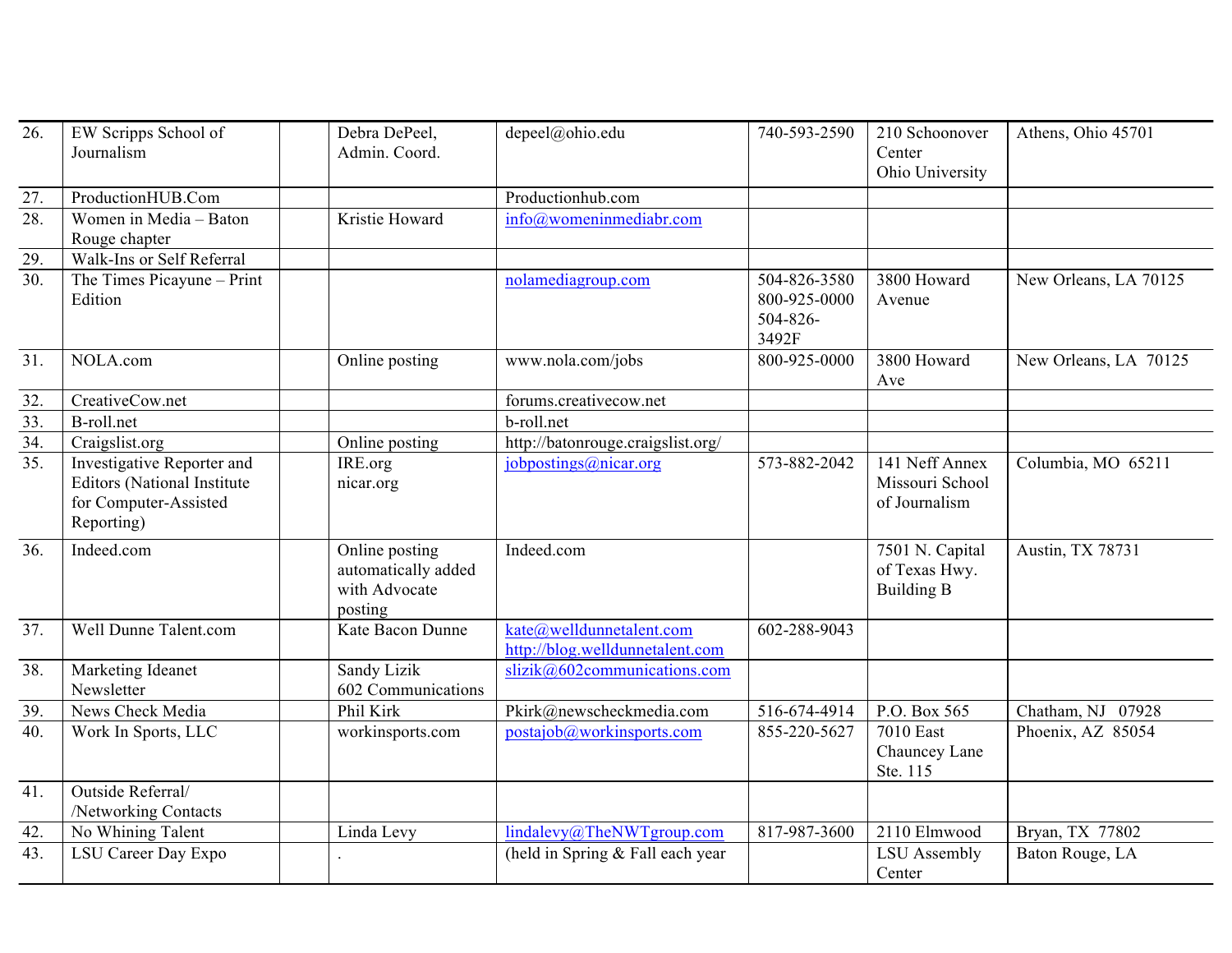| 44. | Southern University Career<br>Day Exhibition                                    |                                                           | (held in Spring & Fall each year)            |                         | Clark Activity<br>Center             | Baton Rouge, LA           |
|-----|---------------------------------------------------------------------------------|-----------------------------------------------------------|----------------------------------------------|-------------------------|--------------------------------------|---------------------------|
| 45. | Tulane University Career<br>Center                                              | tulane.edu/hiretulane/                                    | csc@tulane.edu                               | 504-865-5107            |                                      | New Orleans, LA 70118     |
| 46. | University of New Orleans<br><b>Career Services</b>                             | Martha Barnes                                             | mbarnes2@uno.edu                             | 888-514-4275            | 2000 Lakeshore<br>Drive              | New Orleans, LA 70148     |
| 47. | Loyola University (N.O.)<br>Career Development Cntr.                            | Jill Boatright                                            | boatrigh@loyno.edu;<br>$career(a)$ loyno.edu | 504-865-3860            | Campus Box 200                       | New Orleans, LA 70118     |
| 48. | University of Louisiana<br>Lafayette Career Services                            | https://www.myinterf<br>ase.com/louisiana/em<br>ployer    | http://careerservices.louisiana.edu          | 337-482-1444            | 200 Rex Street                       | Lafayette, LA 70504       |
| 49. | Talent Assist – Baton Rouge<br>Area Chamber Services                            | Melissa Thompson                                          | Melissa@brac.org                             | 225-381-7140            | 564 Laurel Street                    | Baton Rouge, LA 70801     |
| 50. | Media Recruiter                                                                 | mediarecruiter.com                                        | art@mediarecruiter.com                       | 303-400-5150            | 9457 S.<br>University Blvd.,<br>#303 | Highlands Ranch, CO 80126 |
| 51. | <b>Baton Rouge Community</b><br>College Career Center<br>(College Central)      | Marcelle DeSoto<br>http://www.collegece<br>ntral.com/brcc |                                              | 225-216-8447            | 201 Community<br>College Drive       | Baton Rouge, LA 70806     |
| 52. | Workplace Diversity                                                             | wkdiversity.careers.a<br>dicio.com/                       |                                              | 973-992-7311            |                                      | Parsippany, New Jersey    |
| 53. | DB and Associates                                                               |                                                           | $dband$ associates $@$ msn.com               | 610-767-6183            | P.O. Box 353                         | Neffs, PA 18065           |
| 54. | OTA Talent Agency                                                               | tvnewsagents.com                                          |                                              | 719-388-9765            |                                      |                           |
| 55. | David Crane Agency (DCA)                                                        | Steve Swienckowski                                        | steveski@dcatalent.com                       | 919-870-9121            | $\overline{12}4$ Ammons Dr.          | Raleigh, NC 27615         |
| 56. | <b>Association of Black</b><br>Communicators - LSU<br>Chapter (Website posting) | Wilborn Nobles -<br>Chapter VP and Web<br>Manager         | wilborn.nobles@gmail.com                     | 225-388-6622            | 205 Hodges Hall<br><b>LSU</b>        | Baton Rouge, LA 70803     |
| 57. | <b>Association of Black</b><br>Communicators - LSU<br>Chapter (Twitter posting) | Wilborn Nobles-<br>Chapter VP and Web<br>Manager          | Wilborn.nobles@gmail.com                     | 225-388-6622            |                                      |                           |
| 58. | National Weather<br>Association (NWA)                                           | Stephen Harned,<br><b>Executive Director</b>              | exdir@nwas.org                               | 919-845-1546            |                                      |                           |
| 59. | <b>Broadcast Meteorologist</b>                                                  | Dan Dowling                                               | broadcastmet@gmail.com                       |                         |                                      |                           |
| 60. | <b>Spots N Dots</b>                                                             |                                                           |                                              |                         |                                      |                           |
| 61. | <b>Burt Shapiro Management</b>                                                  | <b>Burt Shapiro</b>                                       | butijay@mindspring.com                       | 323-469-9452            | 2147 North<br>Beachwood Dr.          | Los Angeles, CA 90068     |
| 62. | Mandy.com                                                                       | Blue Compass Ltd.                                         | office@mandy.com                             | $+44(0)20$<br>7359 7193 | 131-132 Upper<br><b>Street</b>       | London N1 1QP, England    |